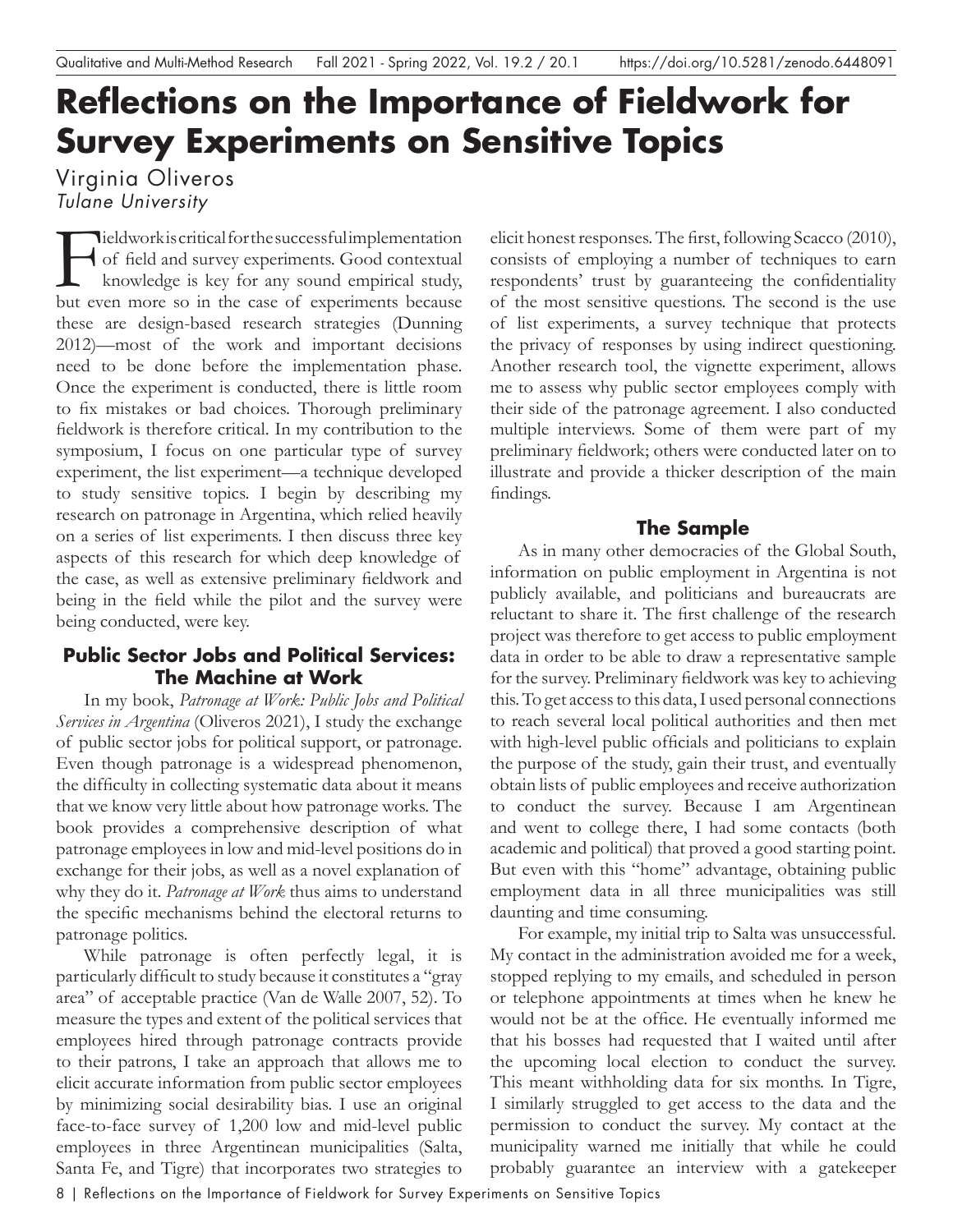(someone close to the mayor), he was skeptical that they would share the data because it was too sensitive. Indeed, as this contact anticipated, the director of personnel proved very reluctant to assist me with the study and waited until he had written authorization from the mayor to release the data—put differently, he refused to share the data just with a phone call from a high-level official close to the mayor. Finally, in Santa Fe, there were several failed attempts to get an appointment to discuss my project with the relevant officials. A phone call from a former federal congressperson from the mayor's party facilitated access.<sup>1</sup>

In the end, local authorities in all three municipalities met with me, read the survey instrument, and authorized me to access the data and conduct the survey. Knowing what was sensitive in those questionnaires was key to be able to pass this barrier. That knowledge came from my familiarity with the case and the sensitivity of the issues in the Argentine context. For example, to maximize the chances of getting official approval for the survey, I described the survey to local authorities in broad terms as concerning the relationship of public sector employees with local public life (*la relación de los empleados públicos con la vida pública local*). "Local public life" included politics but also other aspects like participating in community meetings and projects, as well as volunteering. My main interest was, of course, politics, but this broader description sounded less "threatening" to the authorities whose main fear seemed to be that I might fnd some irregularities in public sector appointments (nepotism or too many partisan affliates) and share that information with journalists. I also took two other precautions. First, I excluded particularly direct, sensitive questions especially ones related to the mayor.<sup>2</sup> Second, I designed the survey instrument to be as short as possible to ensure employees would not be kept away from their jobs for long periods of time.

#### **Strategies to Ask Questions on Sensitive Issues**

Preliminary feldwork and good knowledge of the case were also important to fnd ways to deal with the sensitive topics that did make it to the instrument.<sup>3</sup> In order to conduct the survey, enumerators received a random sample of names of public employees and their work addresses, and directly approached them at their

workplaces during work hours. Since the focus was on mid- and low-level positions in the administration, places of work ranged from the city hall and decentralized offices, to cemeteries, construction sites, health centers, parks, and the street. Because the survey was conducted face-to-face at this broad array of locations, getting truthful answers presented a challenge. While highranking public officials often have private offices, most public employees in Argentina share their workspaces. The issue was that public employees could be unwilling to reveal sensitive information in front of others. How to obtain truthful answers under these conditions? I implemented two distinct but complementary strategies to elicit honest responses and thus minimize social desirability bias.

First, I designed a series of list experiments—a technique that protects the privacy of responses by using indirect questioning (more on this below). Second, I followed Scacco's (2010) strategy (originally developed to study riot participation in Africa) and split the questionnaire into two parts. The frst part included background information about the respondent, the less sensitive questions, and the list experiments. The second one included the more sensitive questions about voting behavior, ideology, and political preferences. Each part of the questionnaire was marked with a different survey identifcation number, which could only be matched with a document not available to the enumerators. Other than this number, the second part of the questionnaire had no information—such as age, gender, or occupation—that could be used to identify the respondent.

Enumerators administered the frst part of the questionnaire, while the sensitive part was read and flled out by the respondents themselves. Other public employees who were present at the time of the survey were therefore able to hear neither the questions nor the answers. This part of the questionnaire was purposely designed to be short and easy to understand and answer, with only closed-ended questions. At the end of the interview, respondents were asked to insert this second part of the questionnaire in a sealed cardboard box similar to a ballot box. Enumerators were instructed to provide a detailed explanation of these procedures before handing the sensitive part of the questionnaire to the respondents and to make sure respondents understood that the survey fully protected the confdentiality of their

1 Note that the information I was requesting (a complete list of public employees) is something that is public information in most advanced democracies. This information is not sensitive in itself and does not put the research subjects at risk.

<sup>2</sup> For instance, while the survey included a list experiment question about attending rallies, there was no question about the existence of any sort of pressure from the local authorities to attend those rallies. More generally, there was no question about the mayor's role in getting public employees to perform political services.

<sup>3</sup> All the details of the preliminary feldwork and the interviews were reported in the methodological appendix of the book (Oliveros 2021, 207–22). An alternative would have been to include them in a Pre-Analysis Plan, as suggested by Pérez and Tiscornia in their contribution to this symposium.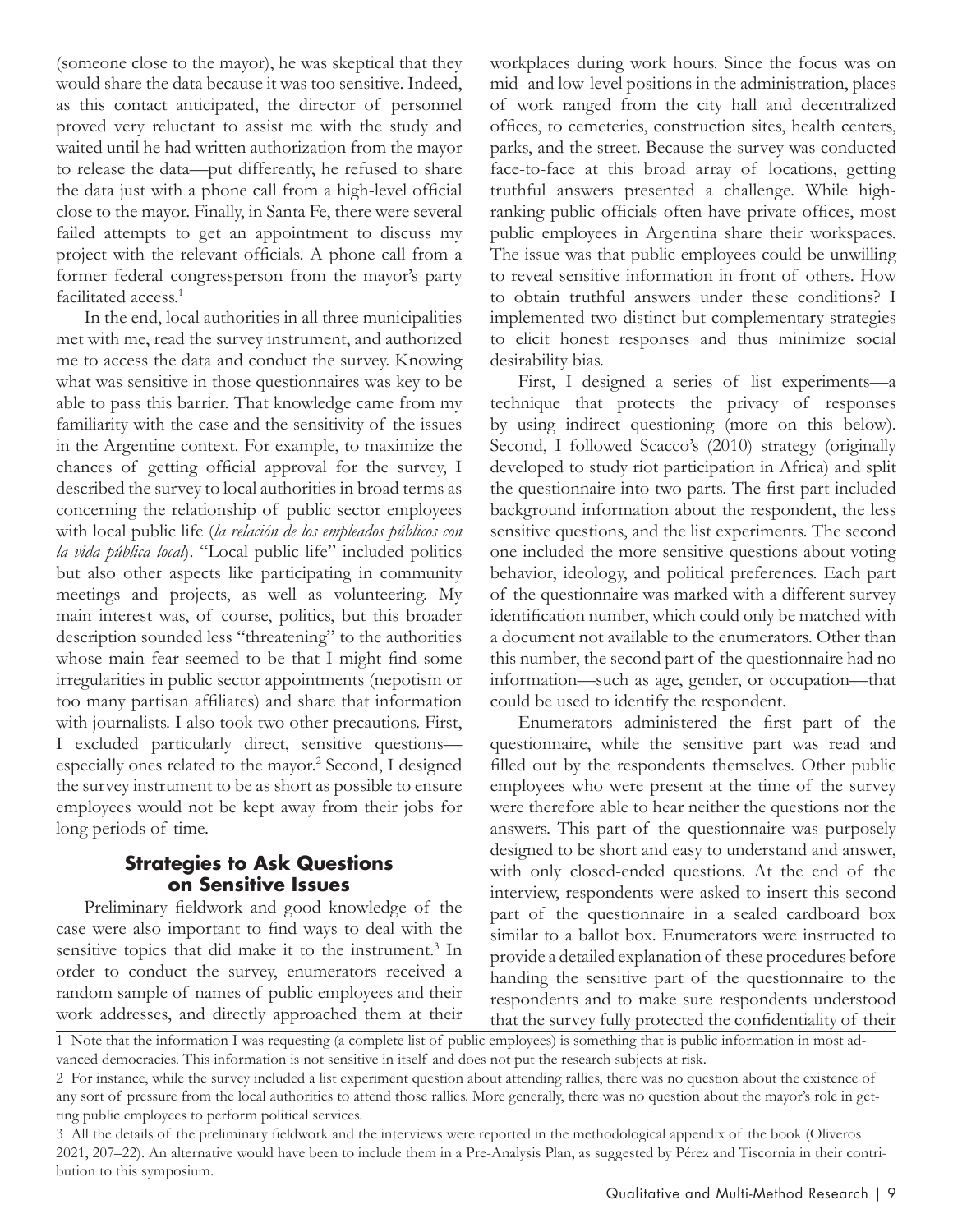responses. Their understanding was critical to ensure the success of the data collection strategy.<sup>4</sup>

The specifc details about this design strategy were based on preliminary feldwork and good contextual knowledge. First, an idea of the types of places where interviews would be taking place and crucially the fact that there would be little to no privacy in most of these settings, was key in coming up with my decision to segment the questionnaire. Since the goal was to interview employees in mid-level secretarial and administrative roles and professionals, as well as employees in lowlevel positions such as street sweepers, janitors, drivers, maintenance workers and security officers, thinking about the places where interviews would be conducted was important. Second, knowledge of the case was also relevant to the decision to use a cardboard box similar to a ballot box. I knew this would be familiar to respondents because paper ballots and cardboard ballot boxes are used in Argentinean elections. This familiarity made the strategy easier to understand. Third, being confdent that respondents would be able to fll the sensitive part of the questionnaire by themselves—literacy rates are high in Argentina—was also vital.5

Above all, preliminary feldwork made it clear that some of the questions in the survey were indeed sensitive and that strategies to protect anonymity were therefore necessary. For instance, take my questions about the political services that public sector employees perform on behalf of their patrons. Along with questions on voting behavior and political preferences, these were the toughest to ask. Employees could be unwilling to reveal that kind of information in front of others, but it was also possible that they would be unwilling to reveal the information in private or, even worse, provide inaccurate responses. For these types of questions, I opted to use list experiments. List experiments (and indirect questioning in general) are typically used to improve measurement of behavior or beliefs the respondents would prefer to hide. In the case of the political services studied here, however, it was possible that some employees would actually want to broadcast their contributions and loyalty to the incumbent. But whether an employee would prefer to broadcast or hide his or her political contributions was not random. For instance, most interviews with lowskilled workers took place in front of others, sometimes

including their own bosses. If bosses or coworkers were supporters of the incumbent, one could expect the employee to have an incentive to over-report his or her contributions to political services. But bosses or co-workers could also be employees appointed by the previous administration or via meritocratic processes, in which case employees might prefer to hide their political activities. The advantage of list experiments is that they prevent both underreporting and overreporting.

Considering the provision of favors (one of the political services I studied) a sensitive issue might be counterintuitive.6 After all, providing favors is a way to help others in the community. Preliminary interviews show that in some cases, employees show pride in being helpful. In other cases, however, the sensitivity of the issue was quite evident. A broker and public sector employee from Greater Buenos Aires that I interviewed during my preliminary feldwork provides a good example of how someone could get slightly offended by the implication that employees provide favors. After a couple of questions about favors, he replied emphatically: "But politics is not a favor machine! (*una máquina de hacer favores*)."7 Another Peronist broker and public employee from the province of Buenos Aires wanted to make sure not to give the impression that providing favors was a broker's main role: "Peronism is not just about helping people (*no es solamente asistencia*)…Assisting people is just a small part."8

The literature on clientelism tends to assume that this is always a sensitive issue (González‐Ocantos et al. 2012). By contrast, in the interviews I conducted with political brokers in Argentina it was clear that this was not always a sensitive issue for them, and that some were willing to discuss openly a lot of things researchers consider sensitive. Of course, the framing of the questions matters and asking bluntly if they "buy votes" may not be a good strategy. But, for the most part, brokers are proud of the work they do. They often cite helping those in need as one of their duties, and in the cases of public employees, they do not hide that their jobs were obtained because they were political brokers who could perform that sort of work. What is more: some consider patronage jobs fair compensation for their political contributions. Brokers emphasize that *on top of*  doing their job in the public administration as everyone

4 To test the effectiveness of the strategy, I included an additional question about the upcoming presidential election in the questionnaire felded in one of the municipalities. Half of the respondents were asked this question directly (in the frst part of the questionnaire); the other half found this question at the end of the sensitive part which they completed in private. The results confrm my intuition about the importance of affording respondents higher levels of anonymity. Employees responded differently when asked under the protected scheme (see Oliveros 2021).

<sup>5</sup> According to the 2010 Argentinean census, only 1.96 percent of the total population older than 10 years old is illiterate.

<sup>6</sup> On the provision of favors, see also Oliveros (2016).

<sup>7</sup> Author's interview, La Matanza, August 10, 2009.

<sup>8</sup> Author's interview, La Plata, August 5, 2009.

<sup>10 |</sup> Reflections on the Importance of Fieldwork for Survey Experiments on Sensitive Topics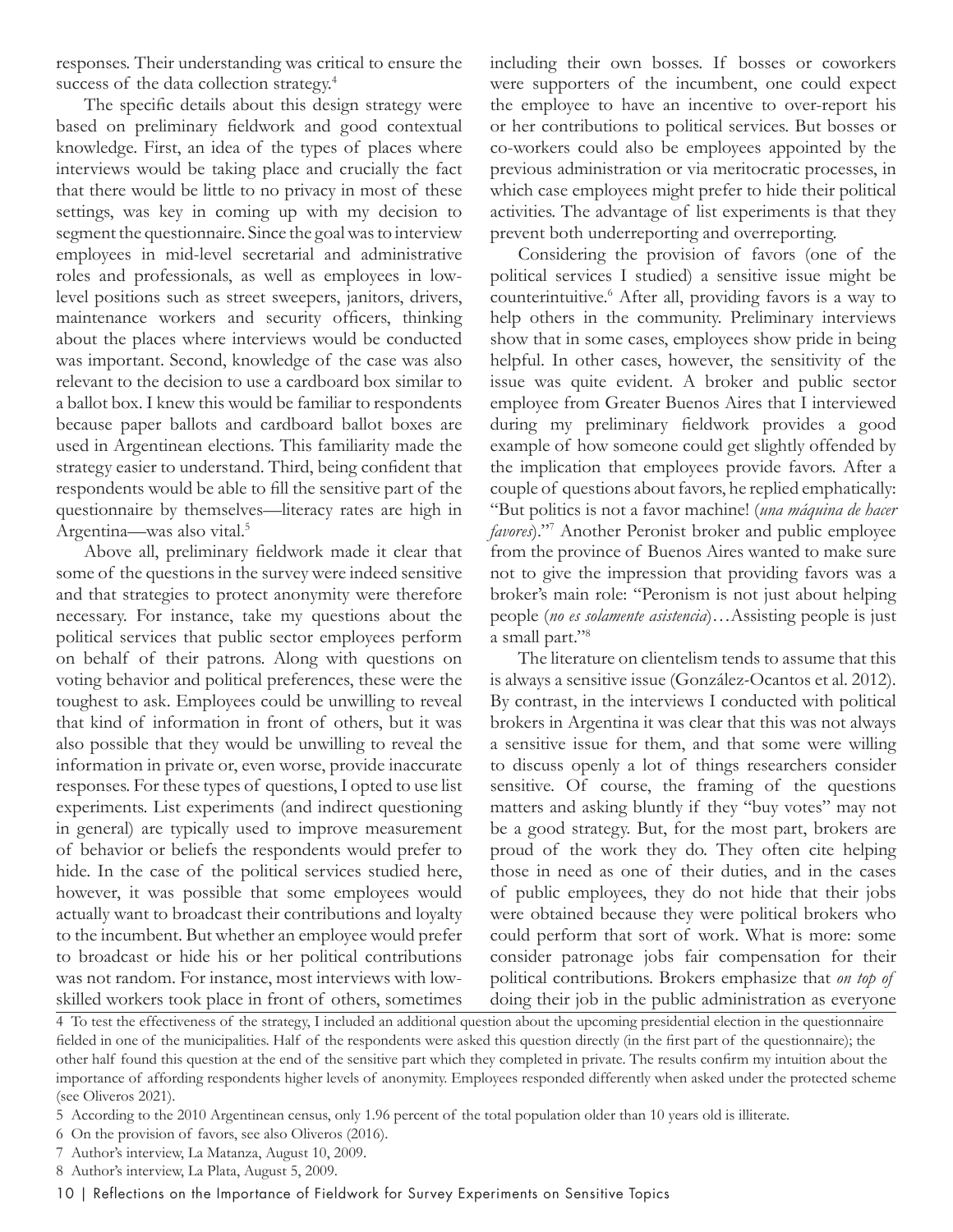else does, they also perform political work. Knowing that brokers were open to discuss their political work was key for conducting successful in-depth interviews knowledge that could not have been drawn necessarily from the existing literature.

In sum, whether a topic is sensitive or not is often an empirical question and not something that researchers can assume beforehand.<sup>9</sup> Moreover, the sensitivity of the issue varies by research strategy as well—a sensitive issue in a survey may not be that sensitive in an interview setting where the researcher can establish rapport with the interviewee. One can, of course, choose to err on the side of caution, but strategies to deal with sensitive questions are not without cost. For instance, using the split questionnaire strategy described above meant that the survey took longer to complete because enumerators had to spend time explaining the procedure. In the case of list experiments there is also a well-known tradeoff between accuracy and effciency. List experiments reduce response bias by minimizing the incentives for respondents to lie, but they do so at the cost of efficiency.<sup>10</sup> Moreover, for successful implementation, methods of indirect questioning for sensitive questions, such as list experiments, require larger sample sizes than direct questioning (Corstange 2009; Yadav 2015). For these reasons, strategies to deal with sensitive issues should only be used when the issues are indeed sensitive—a key empirical question that the researcher needs to address during preliminary feldwork.

#### **The List Experiment**

The list experiment technique I used to ask about the provision of political services is straightforward. The sample is randomly split into a treatment and a control group. Each group is read the same question and shown a card with a number of response options.<sup>11</sup> List experiments work by including the item one cares about (the sensitive item) in a list containing other items, usually non-sensitive ones. Cards for the two groups differ only in the number of response categories. Respondents are asked to report the number of items on the list that apply to them, but not which ones. Since respondents are randomly assigned to either the group with the sensitive item (treatment) or the one without it (control), the two groups are, on average, indistinguishable on observable and unobservable characteristics. Differences in the

mean number of items, or in my case, activities, reported by the two groups therefore provide a point estimate of the proportion of respondents who performed the sensitive activity.<sup>12</sup>

List experiments are, of course, not the only method of indirect questioning to deal with social desirability bias. Two interesting alternatives are the randomized response technique (e.g., Gingerich 2013) and the crosswise model (e.g., Corbacho et al. 2016). I chose to use list experiments over these alternatives mainly for their simplicity. Instructions are easy to understand, and respondents tend to trust that the anonymity of their responses will be protected (Coutts and Jann 2011). Since respondents were low- and mid-level employees, some with low levels of education, this simplicity was an important advantage.

Although the technique is fairly easy to implement and understand, it is still more demanding than direct questioning. Careful survey implementation is crucial for obtaining accurate responses. Preliminary feldwork and being in the feld at the time of the pilot were therefore key. Two examples from my experience illustrate this point. In both cases, being in the feld at the time of the pilot, in permanent contact with the enumerators, and conducting many survey interviews myself made me realize two simple issues with list experiments that, at the time of the survey, were not mentioned in the literature on best practices.13

First, during the pilot I uncovered two types of error responses by respondents who did not follow or did not understand the instructions. One type occurred when respondents provided a count of the frequency with which they performed each of the activities on the list, instead of counting the items or activities that applied to them. The second type of error was identifying the item or items by using their numbers on the list, causing confusion about whether they were referring to the number of activities that applied to them or to a specifc activity on the list (which was not what I wanted). Because of this discovery during the pilot, I decided to switch the numbers to letters, so the cards listed the items by letter (A, B, C) instead of by number. The use of letters instead of numbers to order the list made confusion with the instructions evident to the enumerators, who were instructed to repeat the instructions if respondents showed any lack of understanding. Because the survey

9 This resonates with Bell-Martin's claim in her article in this symposium that "ethnographic evidence facilitates greater construct and ecological validity of our instruments" (p. 2). While I didn't conduct an ethnography, in-depth interviews served a similar purpose. 10 The standard errors for list experiment estimates are larger than they would have been for a direct question with no response bias (Blair and Imai 2012; Corstange 2009).

<sup>11</sup> For this project, the list of responses was not read aloud to increase privacy.

<sup>12</sup> For other examples of the use of list experiments to measure clientelism and patronage see, for instance, Frye, Reuter, and Szakonyi

<sup>(2014),</sup> González-Ocantos et al. (2012), González-Ocantos and Oliveros (2019), and Mares and Young (2018; 2019).

<sup>13</sup> Note that the survey was implemented in 2010 and 2011. Since then, a lot has been written about how to conduct list experiments.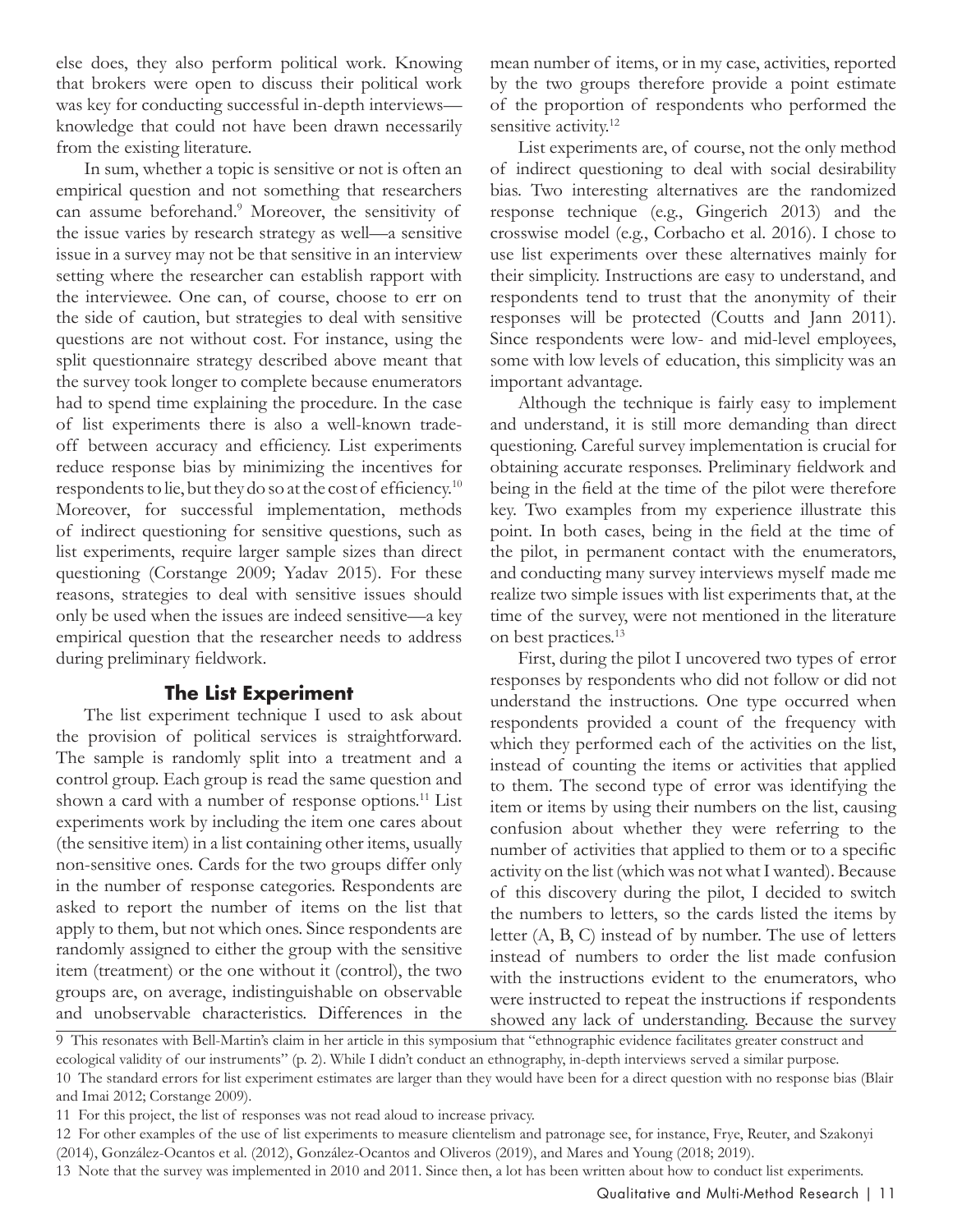included four list experiments, enumerators had a chance to explain the procedure again if the reaction to the frst experiment had alerted them to a misunderstanding. Opting for letters instead of numbers was a free and easy solution that surely increased the accuracy of the responses.

The second issue had to do with "floor effects." To protect anonymity in list experiments it is crucial to avoid lists that could result in respondents choosing none or all of the items, generating "foor" or "ceiling" effects, respectively (see Kuklinski et al. 1997). If a respondent's truthful answer were "yes" or "no" to all the items in the control list, the list experiment would fail to provide the desired deniability on the sensitive item. In other words, respondents would necessarily have to reveal their participation in the sensitive activity when answering sincerely. To minimize ceiling effects, lists usually include rare activities or activities that one cannot perform concurrently. To minimize the risk of floor effects, highprevalence activities are often included. In my survey, the strategy to minimize ceiling effects was successful and only around one percent of respondents in the control groups for all list experiments reported all four of the control items. The inclusion of high-prevalence activities to minimize the risk of foor effects was less successful. Although I am not aware of any systematic study of this issue, anecdotal evidence from the survey interviews that I conducted suggests that at least some of those zero responses were indeed "DK/NA." List experiments do not include this response option, so when respondents were in a hurry or did not want to answer for any reason, a "zero" response seemed to be the choice. This implies that even in well-designed list experiments in which high prevalence items or activities are included, a number of zero responses may be unavoidable. Although I discovered this issue while in the feld, there was little to do about it. Some public employees were indeed in a hurry and chose the zero response. Knowing this, however, was key to my understanding that there was nothing intrinsically wrong with the design of the list experiment. In the end, because the presence of either ceiling or foor effects leads to the underestimation of the sensitive activity (Blair and Imai 2012), this meant that the list experiment estimates were likely conservative.

# **Concluding Thoughts**

The importance of feldwork and good contextual knowledge for design-based research strategies (Dunning 2012) such as experiments cannot be overstated. Experiments (both feld experiments and survey experiments) require that most of the research effort is done before the implementation phase. Once the experiment is in the feld, there is little room to turn back the clock on design choices. When the issues under study are sensitive political phenomena—like clientelism or patronage—preliminary feldwork is even more critical, for both practical and ethical reasons.

From a practical standpoint, failing to acknowledge the sensitivity, or lack thereof, of a particular issue could mean ending up with poor data. In a case in which the researcher does not realize how sensitive an issue is, this could mean that responses are biased, inaccurate, or just plain refusals. But if the researcher choses one of the available techniques to deal with social desirability bias—such as the list experiment or the segmented questionnaire describe above—in a context in which this is not necessary, estimates may end up being less effcient or data more costly to gather. Research strategies designed to deal with sensitive issues should therefore only be used when the issues are indeed sensitive. However, whether an issue is sensitive or not in a particular context is an empirical question. The way to avoid both of these potential problems is to conduct thorough preliminary feldwork.

From an ethical standpoint, preliminary feldwork is also vital to assess the sensitivity of the issue and the potential risks for research subjects. Obtaining inaccurate responses due to misreporting or non-response bias is not the worst outcome of a poorly designed research strategy; putting subjects at risk—even if minimal—is. Of course, this is more relevant for subject areas that are more sensitive than patronage. In the end, Argentina is a well-functioning democracy and the "risk" of others fnding out about the political preferences or activities of coworkers in the public administration is not serious. Still, it could lead to uncomfortable situations that need to be avoided. Strategies like the ones described above, such as not reading the questions aloud or keeping separate the responses to sensitive questions from the ones that could lead to the identifcation of an employee, are good examples of effective strategies to protect respondents. And protecting respondents should always be our primary goal.